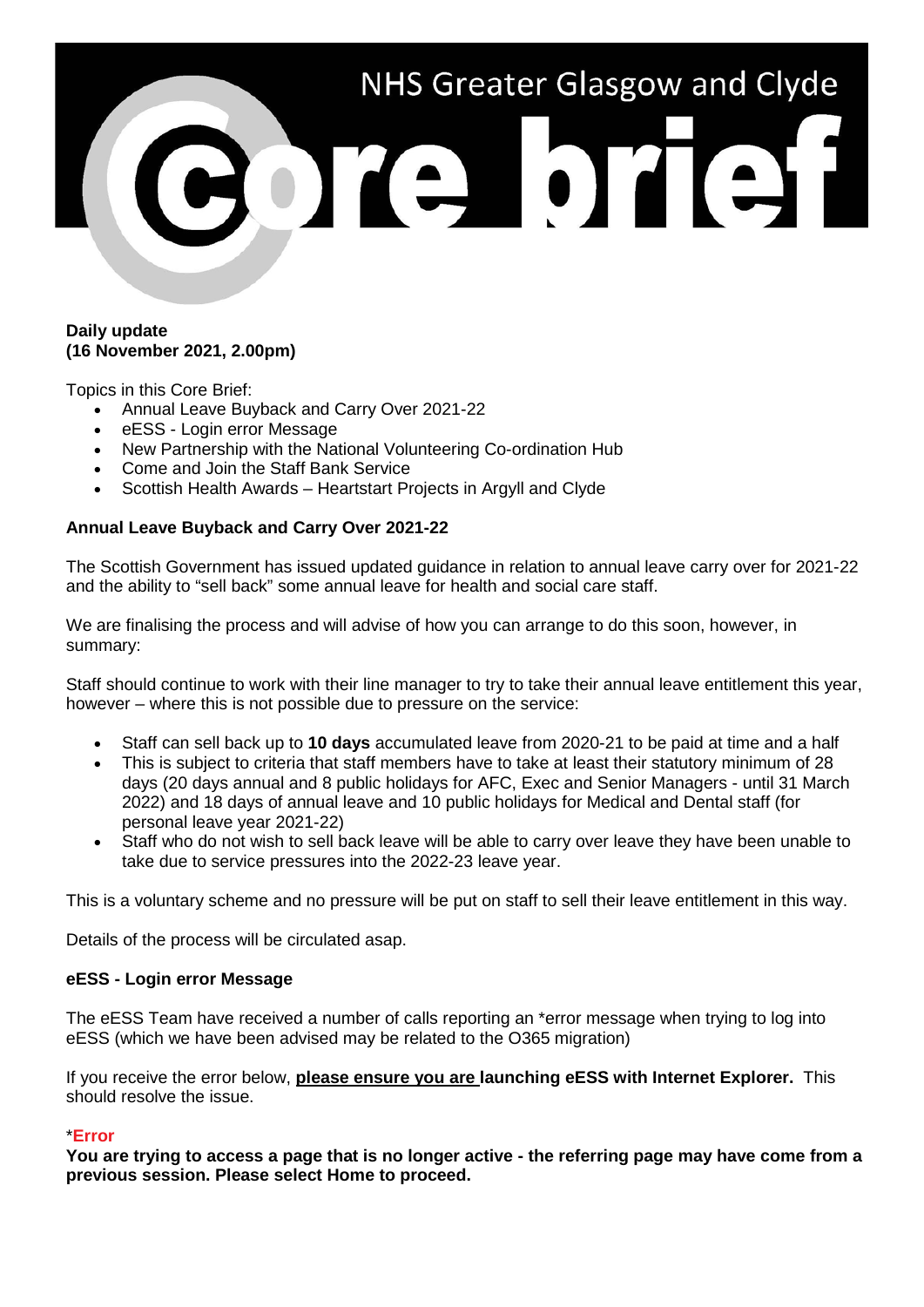# **New Partnership with the National Volunteering Co-ordination Hub**

NHS Greater Glasgow and Clyde Acute Sector is about to embark on a new Partnership with the National Volunteering Co-ordination Hub. The National Volunteering Co-ordination Hub already works with some of our HSCPs, and is a valued partner with the Scottish Ambulance Service (SAS). The new partnership will bring additional volunteer support to acute sector services, and the volunteers are ready to mobilise as soon as possible.

If you think your ward or service would benefit from additional volunteer support, just contact your Volunteer Manager with a clear description of what task(s) the volunteer(s) would be asked to undertake. Your Volunteer Manager will advise if the request is appropriate, and will contact the Hub to secure the support you need.

Your Volunteer Managers are:

- Glasgow North Louise Colquhoun [Louise.Colquhoun@ggc.scot.nhs.uk](mailto:Louise.Colquhoun@ggc.scot.nhs.uk)
- Glasgow South Mary Nolan [Mary.Nolan@ggc.scot.nhs.uk](mailto:Mary.Nolan@ggc.scot.nhs.uk)
- Clyde Harry Balch [Harry.Balch@ggc.scot.nhs.uk](mailto:Harry.Balch@ggc.scot.nhs.uk)

# **Come and Join the Staff Bank Service**

We are welcoming internal applications for both nursing and non-nursing roles with NHS Greater Glasgow and Clyde's Nursing and Midwifery Bank. With a wide variety of flexible shifts across both acute and community services we would be delighted to hear from you. More information and our online application is available through our internal careers site at [https://apply.jobs.scot.nhs.uk/internal/.](https://apply.jobs.scot.nhs.uk/internal/)

### **Scottish Health Awards – Heartstart Projects in Argyll and Clyde**

The Heartstart Projects in Argyll and Clyde, funded by NHSGGC with a service level agreement with Argyll and Bute HSCP, won the Scottish Health Awards Volunteers Award for educating people in the community and schools about CPR and using defibrillators.

Heartstart is celebrating 25 years of teaching members of the community, workplace, school children and staff basic emergency life support, highlighting the importance of by- stander Cardio



Heartstart gives people the skills, knowledge and confidence to 'buy time' until more professional help arrives. By-standers are the first person on the scene and their quick reaction can make a difference between someone surviving or not.

There are 17 groups with a total of 166 volunteers who have helped trained over 300,000 people all over Argyll and Clyde, part of this large number is due to the strong relationship the volunteers have built up with local schools, giving ongoing support and setting up classes in the community at times that suit the majority of people.

Heartstart volunteers are big advocates of community access defibrillators and have raised thousands of pounds in funds, placing over 220 PAD's in the community, ensuring that not only are the public aware of where they are within their vicinity, but making sure they know how to access and use them. It is known that at least 30 people have survived a cardiac arrest because of by-stander CPR and the use of community defibrillators.

There are 202 schools in Argyll and Clyde and Heartstart is involved in 143 with the aim being to have every child trained in these life skills from primary school continuing through secondary schools. Many school staff are trained instructors and our volunteers will go into the school giving support to train as many pupils as possible.